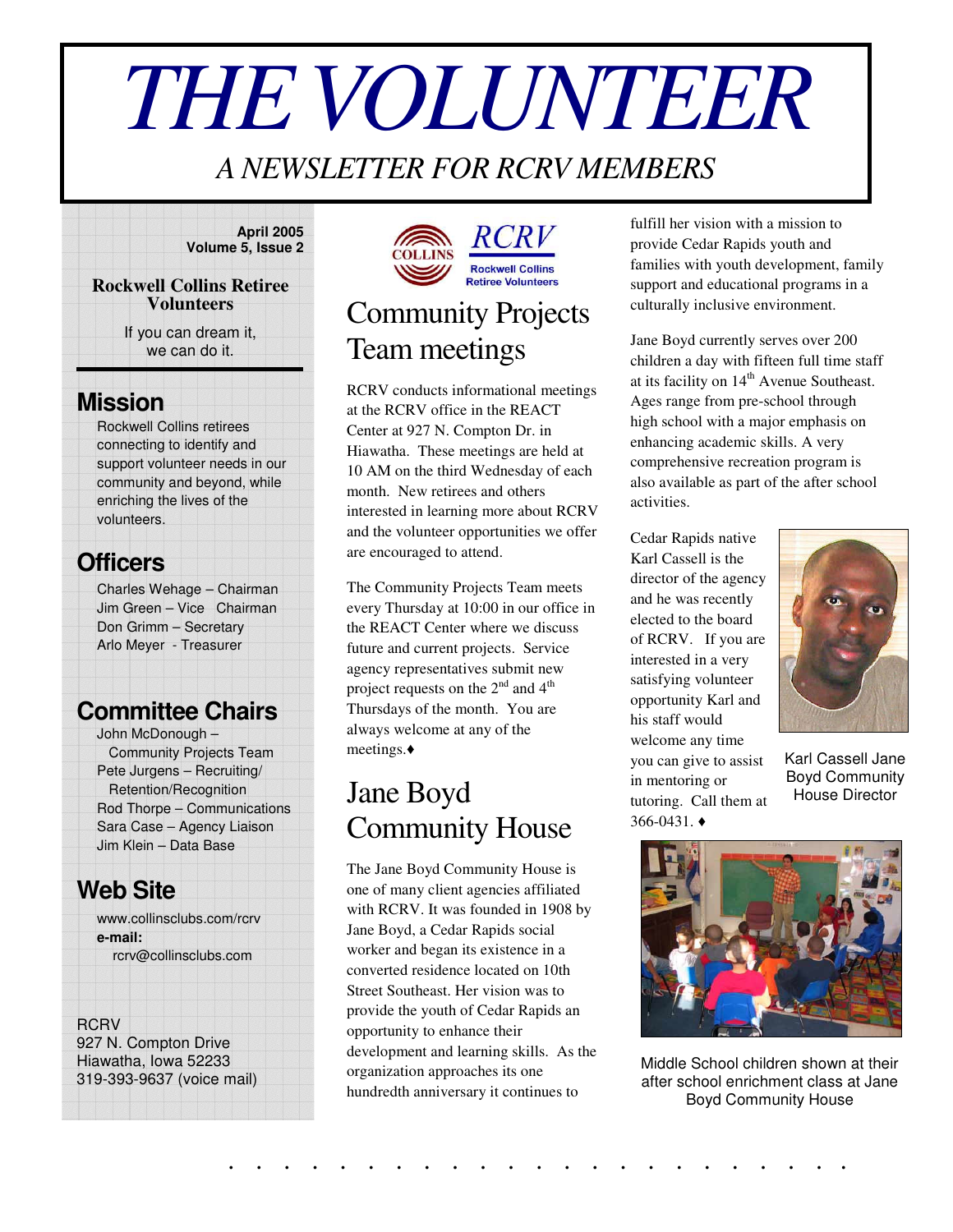### Griffin Named National Adapted Physical Education Teacher of the Year

Ann Griffin, Grant Wood Area Education Agency adapted physical education consultant and a board member of RCRV has been named Adapted Physical Education Teacher of the Year by the American Alliance for Health, Physical Education, Recreation and Dance (AAHPERD). This is the organization's highest national honor.



Ann was named APE teacher of the year for Iowa in November, 2004 and then in December, 2004 she was selected as the nine state Central District teacher of the year for AAHPERD and finally the national award

Ann Griffin

was announced on February 14, 2005. The national award will be presented during the national AAHPERD convention scheduled for April 12-16 in Chicago.

Congratulations Ann for this recognition of your significant contributions and enthusiasm for adapted physical education.  $\triangleleft$ 

## SHIIP News and Information

The Senior Health Insurance Information Program has provided the following ten things you need to know about Medicare and insurance claims.

1. All Medicare providers are required to file claims with Medicare for you.

2. Some Medicare providers accept "assignment". That means they will accept the amount Medicare "approves" as full payment. You, or your insurance, pay for the deductibles or coinsurance amounts. Ask your provider if they accept assignment. If not you will be required to pay for the excess charges up to 15% greater than the Medicare approved amount. Providers (except for medical equipment suppliers) can't charge more than 15% above the Medicare approved amount.

3. Medicare sends payments directly to providers who accept assignment. You get a statement once a month with a summary of your claims.

4. When a claim is not assigned, then Medicare sends a payment to you and you must pay the provider.

5. Do not pay your provider when you receive your Medicare statement which clearly states that "This is not a bill". Wait until all paperwork has cleared and you receive a bill from your provider before writing the check.

6. Some insurance companies have a "crossover" contract with Medicare. This means that Medicare will send claims information to your carrier. Without crossover you must file the claims using the forms that your carrier uses.

7. You will have to pay deductibles, coinsurance amounts and any excess charges plus any charges not covered by Medicare or your insurance carrier.

8. If your Medicare claim is denied you have the right to appeal. First make sure that your claim was properly filed via your provider. If you need assistance in writing the appeal please contact the RCRV office.

9. Medicare supplement insurance policies will not pay if Medicare does not approve the charges. Some supplemental carriers do offer excess benefits not covered my Medicare.

10. Keep copies of all forms for you records.

SHIIP has developed a claims envelope to help organize your Medicare and insurance statements. To receive one or to request assistance in understanding and organizing your claims contact the RCRV office at 319-393-9637 and leave a message if not answered. All SHIIP inquiries are confidential.

## Horizons Magazine

**Horizons** is published bimonthly by Rockwell Collins Enterprise Communications for employees, retirees, shareowners and customers. The magazine seeks to inform, inspire and entertain



Jan/Feb cover

readers with coverage of major company events, initiatives, successes and challenges. If you are not receiving the publication and wish to do so contact Jill Kleppe at 319-295-4998 to be put on distribution or you can read it on-line at www.rockwellcollins.com and then click on News.

The May/June issue of the publication is expected to contain a very interesting and informative article about the history, activities and accomplishments of RCRV. ◆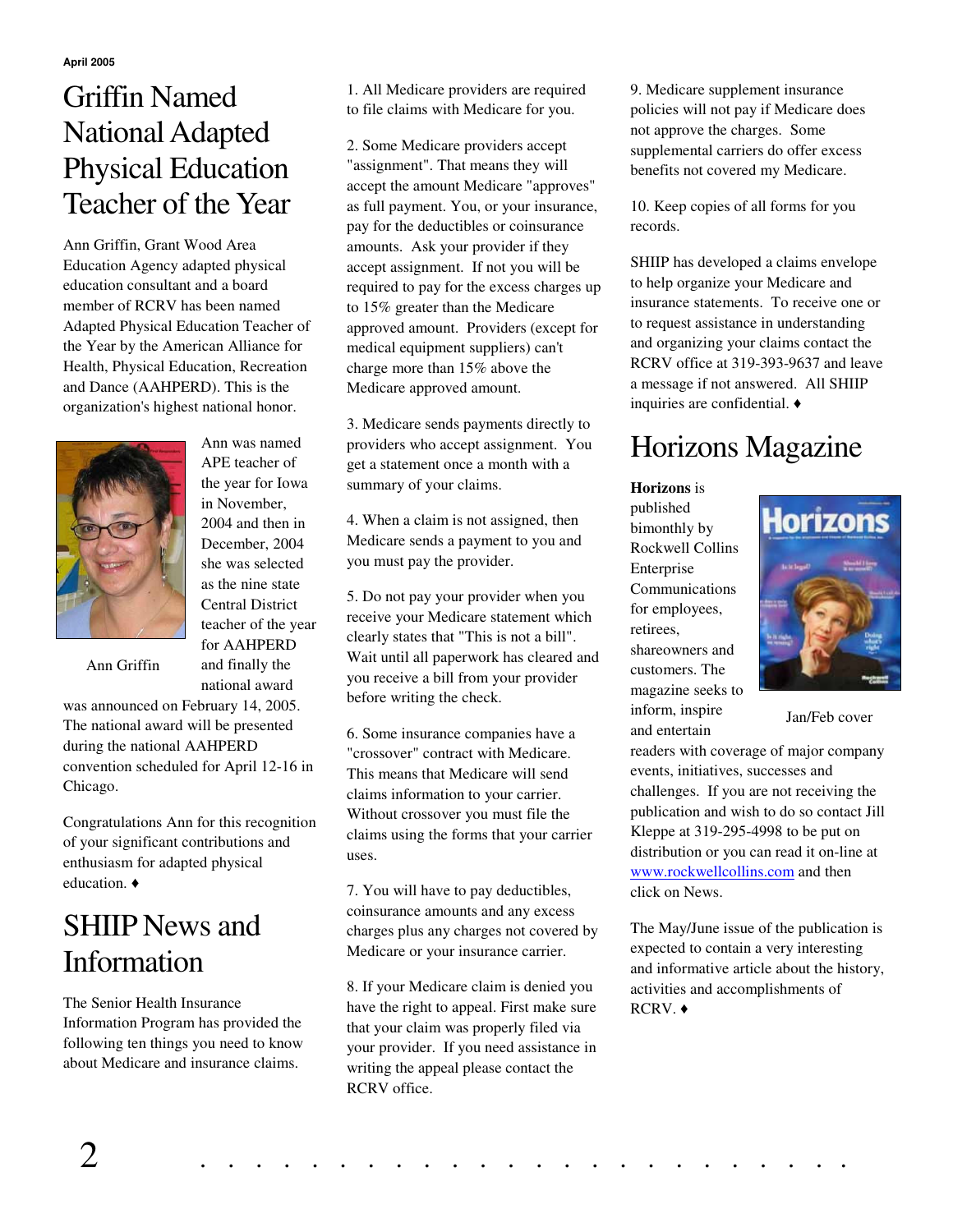**April 2005**

## WhyAffiliate Volunteer Activities Through RCRV?

Many Rockwell Collins retirees participate and make significant contributions in volunteer activities throughout the community but do not affiliate these endeavors through RCRV. If you are an active volunteer but not affiliated with RCRV, please consider volunteering through RCRV for the following reason:

- RCRV affiliation will give you an opportunity to diversify your volunteer activities through the broad variety of efforts that RCRV supports
- RCRV affiliation will make available a broad range of group capabilities and synergism that may enhance your volunteer activities and project success.
- RCRV affiliation will make available an existing infrastructure that can compliment your existing activities or help contribute to their success.
- RCRV affiliation will provide for significant camaraderie with former fellow employees and/or people with similar interests and goals.
- RCRV volunteers are automatically enrolled in the Retired Senior Volunteer Program (RSVP) which provides supplemental insurance while performing volunteer duties. This insurance includes excess accident medical coverage, excess volunteer liability insurance and excess automobile liability insurance.
- RCRV affiliation provides greater opportunities for recognition and validation of your volunteer endeavors.

Please consider becoming an active member of RCRV and channeling your volunteer activities through this growing and vibrant organization. Sign up today by calling RCRV at 393-9637 or by attending one of the orientation meetings held at our office at the REACT Center, 927 N. Compton Dr., Hiawatha on the third Wednesday of each month at 10 AM.  $\triangleleft$ 

### Iowa Compass

.

Iowa COMPASS is a project of the Center for Disabilities and Development, University of Iowa's Center for Excellence on Disabilities. The mission of COMPASS is to assist Iowans with disabilities in finding resources, services and information on a vast array of subjects ranging from home design, assistive technology, legal and financial assistance, health care and many others. More information may be obtained by calling the organization at 1-800-779-2001 or visit their web site at www.medicine.uiowa.edu/iowacompass

#### Collins Retirees Potluck Meetings

The Collins Retirees Potluck group meetings are held the third Tuesday of the month at the United Methodist Church located at 302 33rd St. N.E. at noon for a potluck lunch and program. Upcoming programs are:

**April** - Cedar Rapids Gazette staff member

**May** - Health Insurance Presentation **June**- open

# Identity Theft

Identity theft is one of the fastest growing crimes nationwide. Individual victims spend considerable time and money cleaning up the mess left by these unscrupulous thieves and businesses are losing millions of dollars to these crimes yearly.

The Identity Theft Resource Center is a nonprofit program dedicated exclusively to identity theft. It provides consumer



RCRV member Faye Spading is shown assisting in the fine art of crystal radio set construction at the History Center on February 19.

and victim support and advises governmental agencies, legislators and companies about this evolving and growing crime. Their website www.idtheftcenter .org - provides an excellent source of information on prevention, victim resources, scam and consumer alerts and much more. ♦